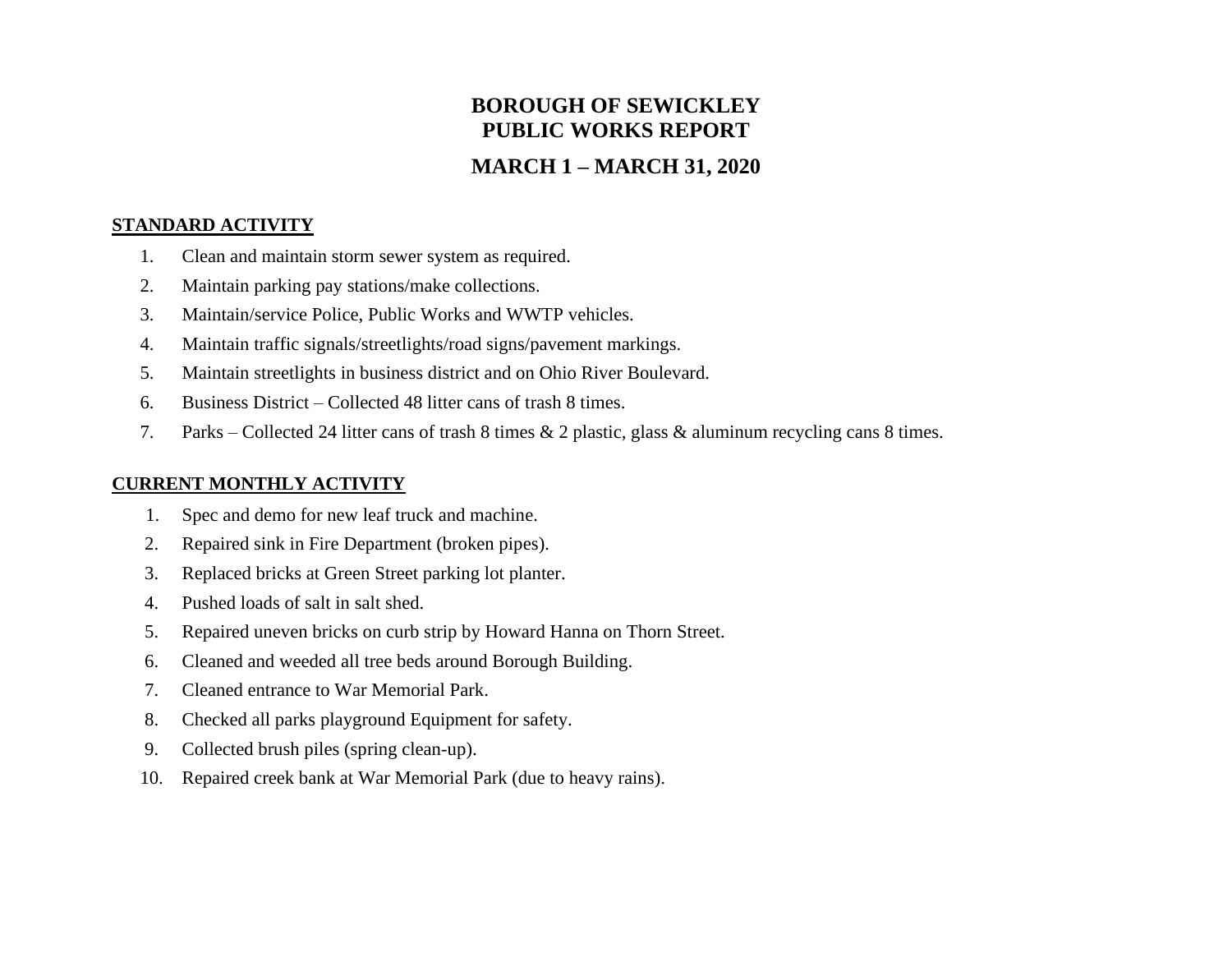## **PUBLIC WORKS REPORT MARCH 2020 PAGE 2**

## **CURRENT MONTHLY ACTIVITY** *(CONTINUED)*

- 11. Cleaned culvert pipe on Nevin Avenue clogged due to heavy rains.
- 12. Picked up rainstorm debris in streets (due to heavy rains).
- 13. Unclogged culvert pipe at War Memorial Park at the creek due to heavy rains.
- 14. Serviced all lawn cutting equipment for spring and summer grass cutting.
- 15. Removed salt spreader from Truck #15.
- 16. Mounted police speed signs on posts on Beaver Street.
- 17 Serviced Police Car #7323.
- 18. Serviced Police Car #7321 wire charger component.
- 19. Took street sweeper to A.H. Equipment for rear engine problems.
- 20. Inspected Truck #14.
- 21. Picked up leaf piles (spring cleanup).
	- Due to COVID-19, Public Works will be operating only with 2 personnel and the foreman each day until further notice.